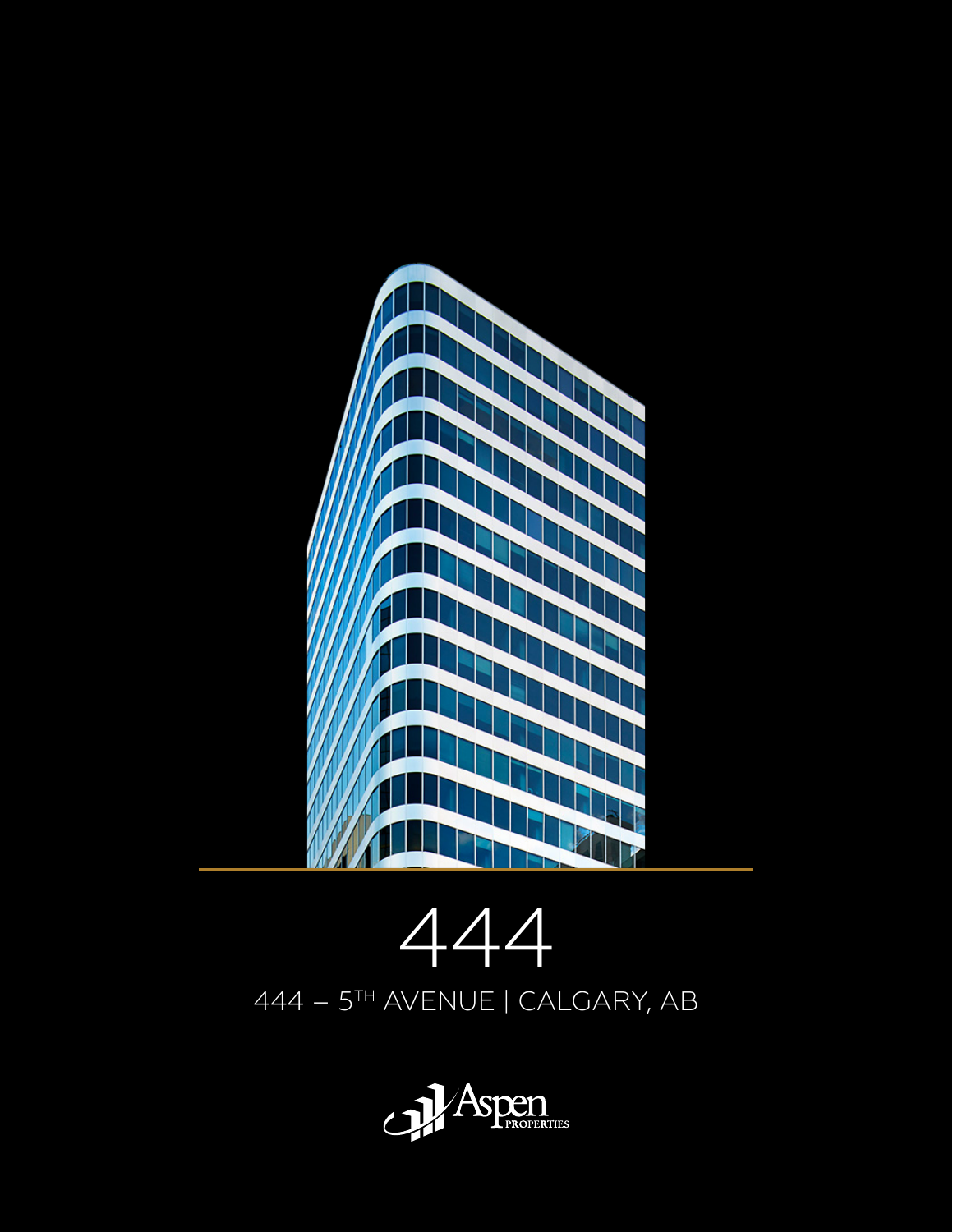## PROPERTY INFORMATION

OPERATING COSTS \$16.99 per square foot (2022)

PARKING RATIO One stall per 2,800 square feet

TELECOM PROVIDERS Telus, Bell, Shaw, Allstream, MTS

PARKING RATE \$550.00 per month *6' 4" clearance*

#### SURROUNDING AMENITIES

- Tim Hortons **1**
- Holy Grill **2**
- 3) Freshii
- 7-Eleven **4**
- KOTO Sushi **5**
- Northland Parkade **6**
- **7** Rxellence Pharmacy
- OTTO Gelato **8**
- TD Canada Trust **9**
- Caffe Artigiano **10**
- Sanctuary Coffee **11**
- Impark Lot 176 **12**

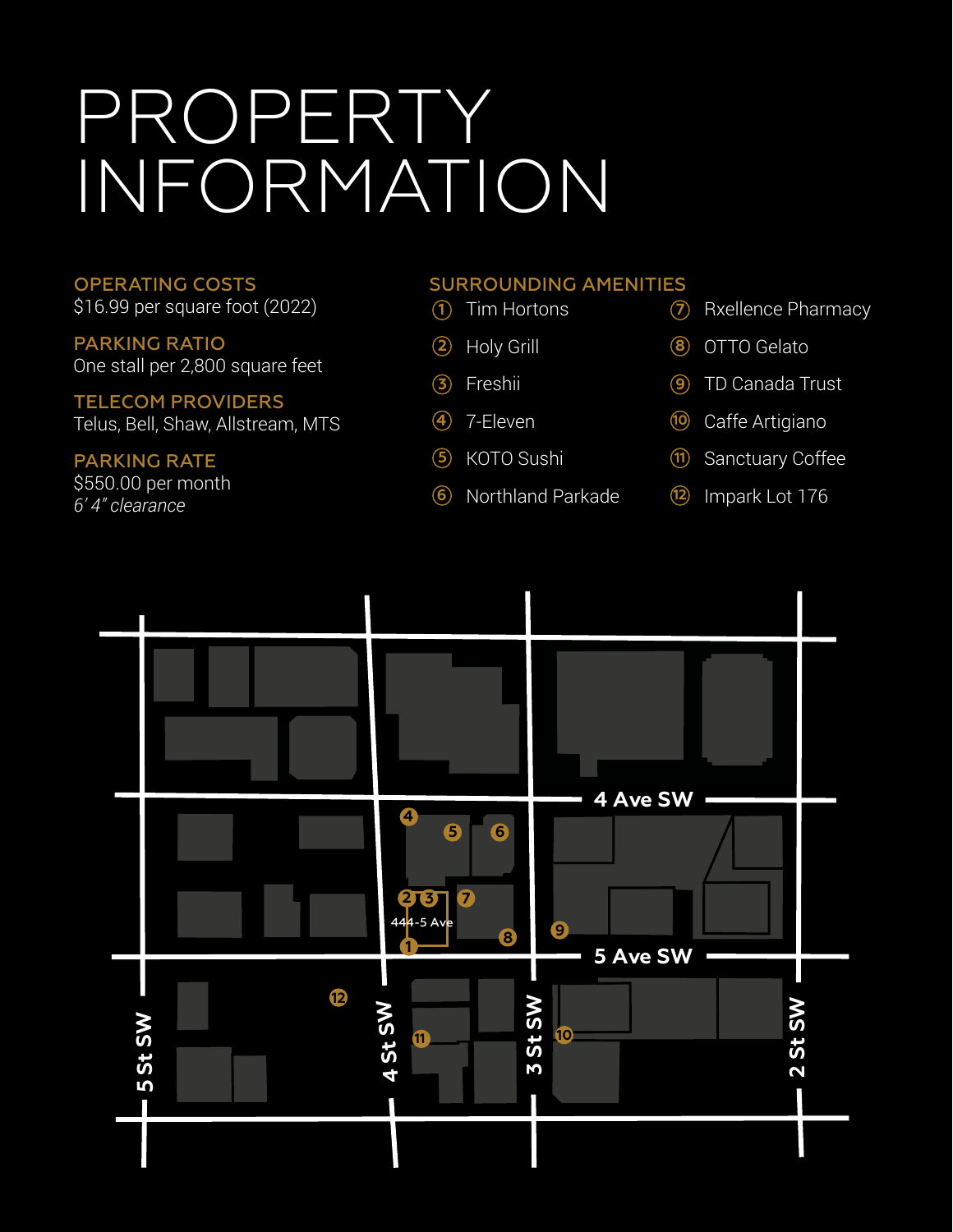# BUILDING AMENITIES

All amenities are exclusively for tenant use and carry no additional cost.



SHOWER & CHANGEROOM Located on the second floor.



#### FOOD VENDORS IN 444

Three food and beverage vendors are located within the building. Tim Hortons is on the first floor, adjacent to the lobby. Holy Grill and Freshii occupy suites on the second floor, which also provides access to Calgary's Plus 15 network.



#### BICYCLE STORAGE & BICYCLE SHARE PROGRAM

Secure bicycle storage is located on the main floor. A bicycle sharing program is also available after downloading the Bloom App. Bikes may be used within city limits.



This premier offering of the Aspen Club is exclusively for the tenants of any Aspen Properties owned building in Calgary or Edmonton. Tenants in 444 - 5th Avenue gain access to multiple fitness facilities, tenant lounges, libraries, and more.

Over 90,000 square feet of amenities spread across eight centrally located buildings will elevate the experience and value of your daily life. For more information and to join the Aspen Club, visit:

**[aspenproperties.ca/club](http://aspenproperties.ca/club)**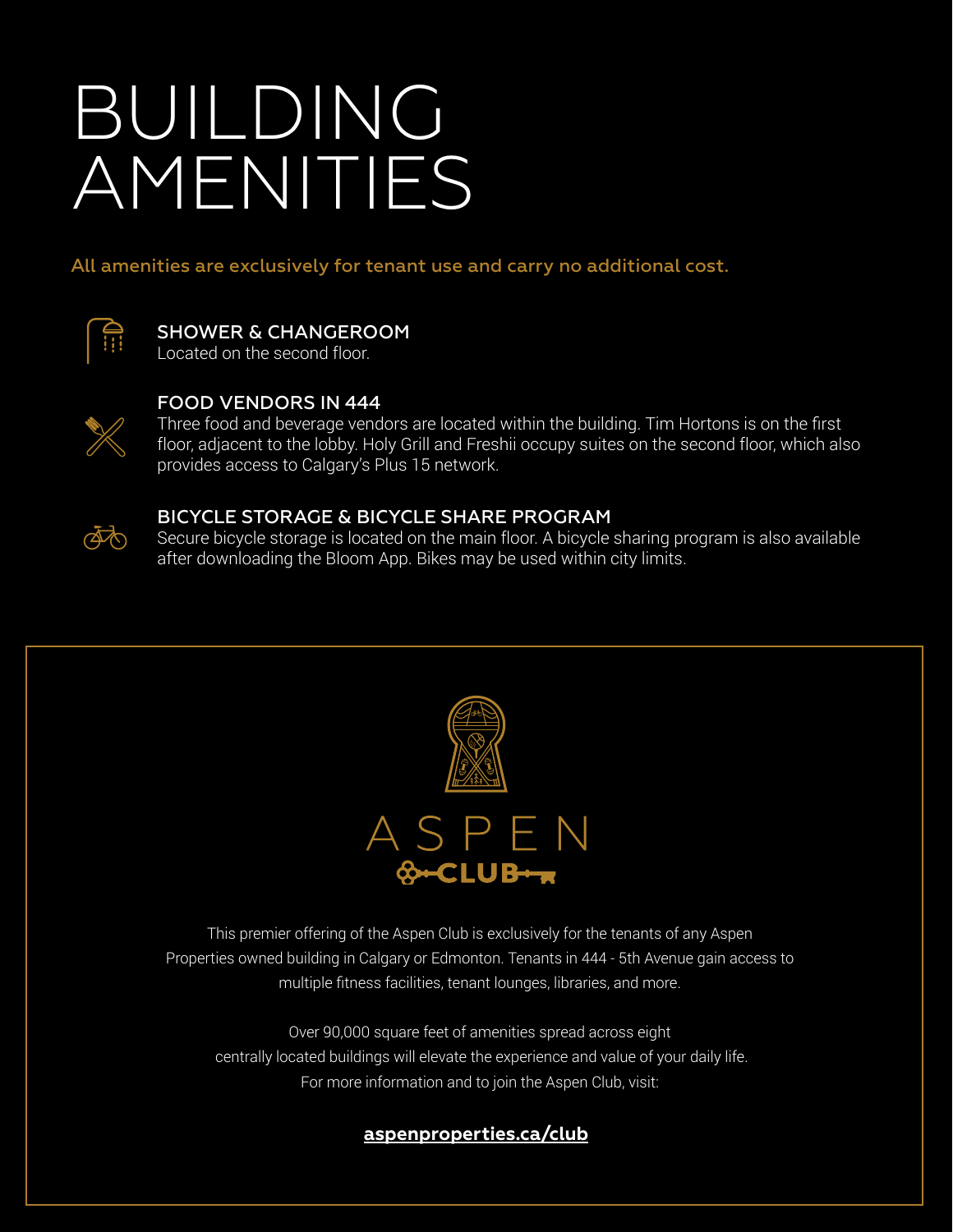# AVAILABLE SUITES

#### #300 | 8,461 sf Coming 2022



#720 | 1,831 sf Available Immediately



#710 | 2,938 sf

Show Suite Available Immediately



#730 | 1,073 sf Available Immediately

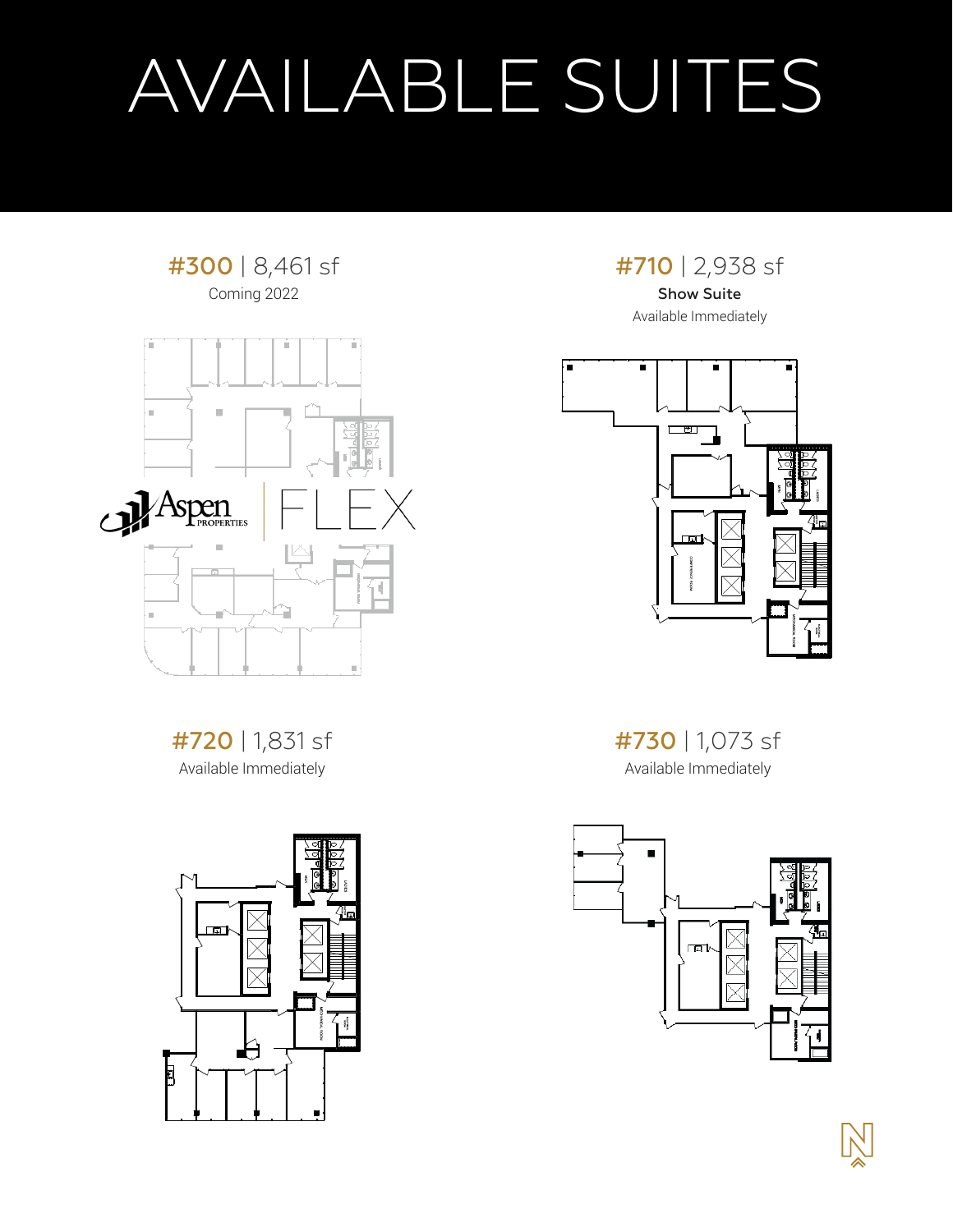# AVAILABLE SUITES

### #800 | 2,502 sf

Available Immediately



#830 | 2,603 sf

Show Suite Available Immediately



#1200 | 8,452 sf Available August 1, 2022



#1500 | 8,452 sf

Show Suite Available Immediately

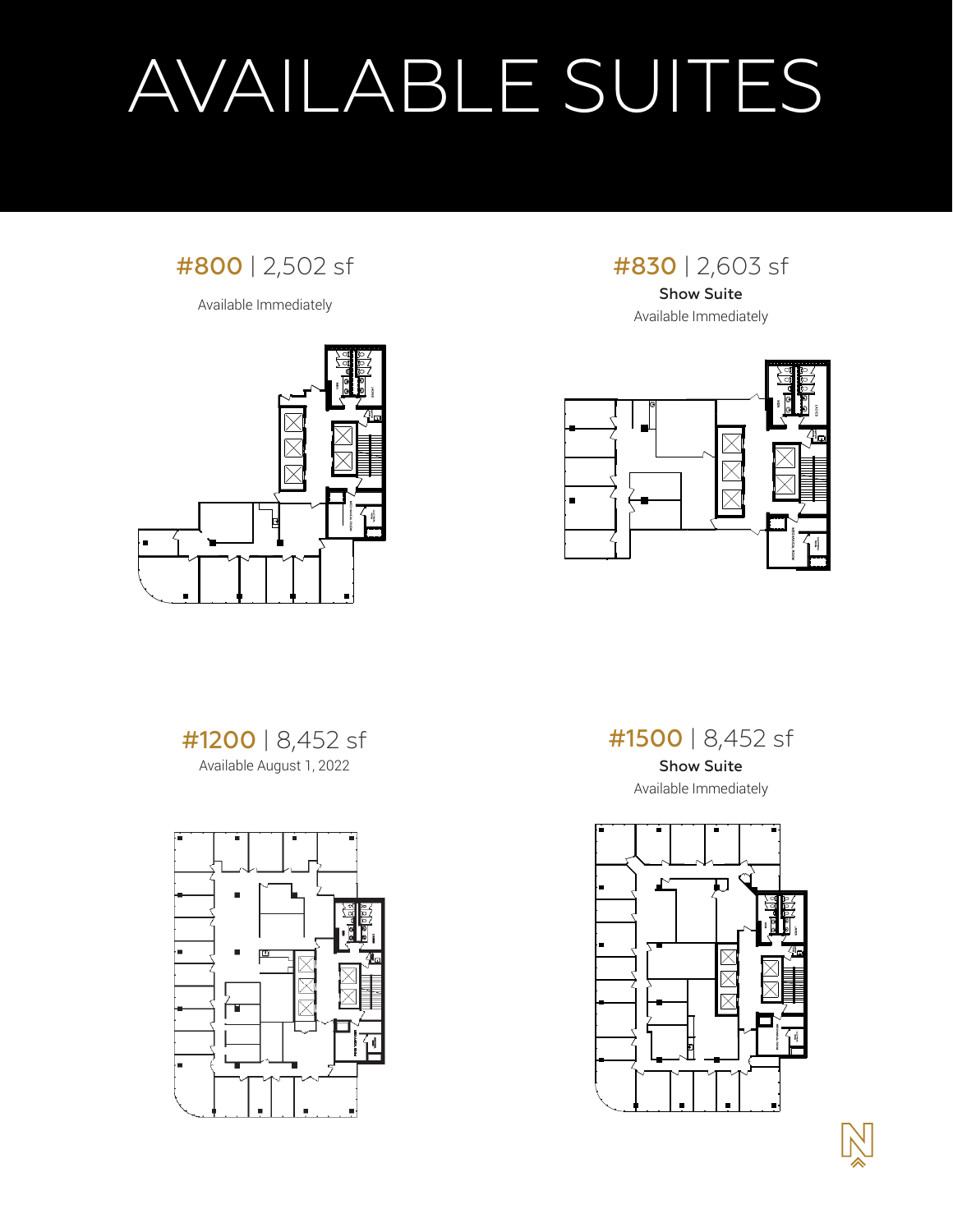# AVAILABLE SUITES



Available Immediately





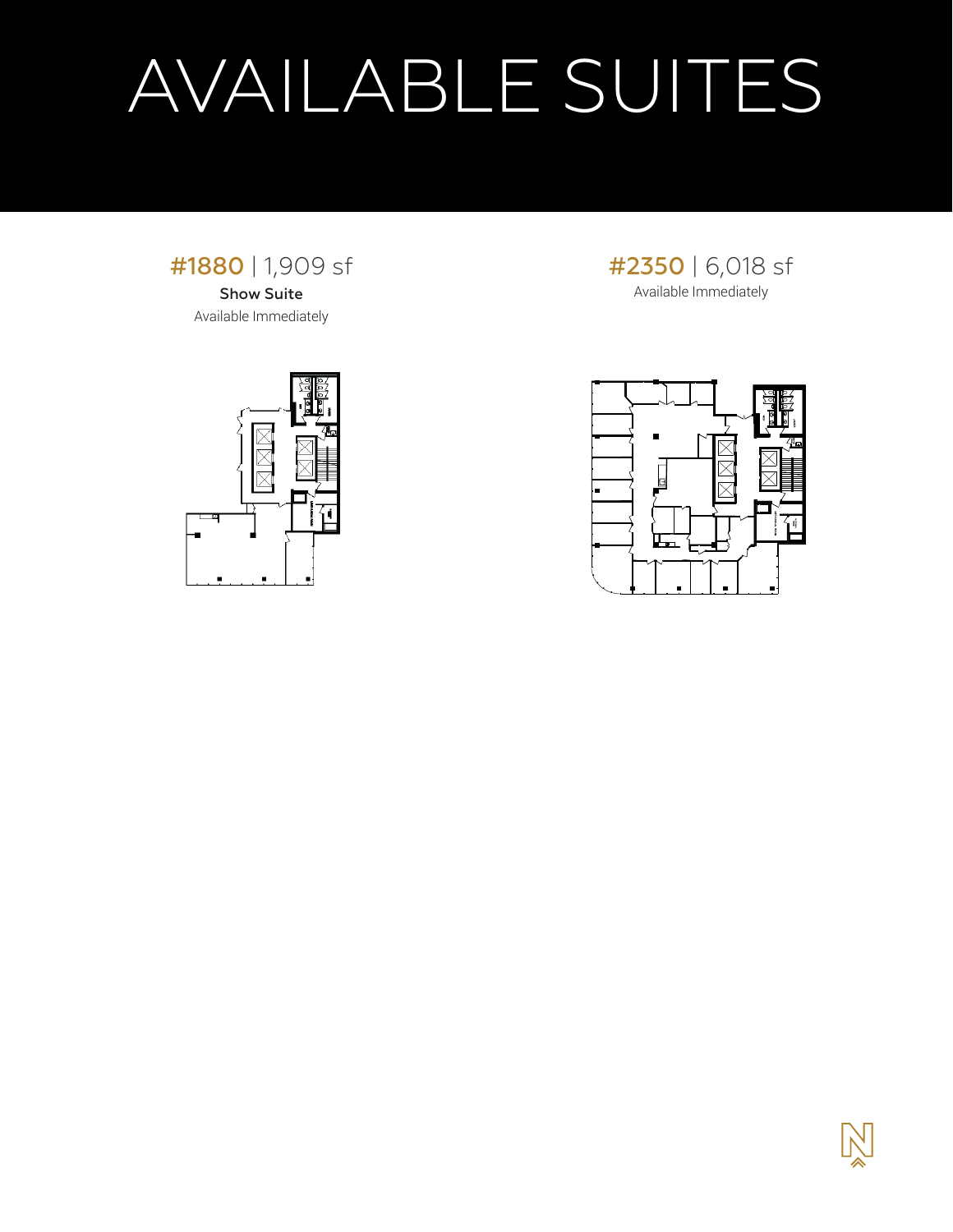### **ASPEN FLEX SPACE**

If you are a business looking for a one-person office or even a suite with multiple offices, we have several flex locations in Calgary and Edmonton. Our flex space agreements offer month-to-month terms, are move-in ready, and include access to our world-class [Aspen Club](https://www.aspenproperties.ca/club) amenities.

We are a Landlord managed community for businesses and entrepreneurs to work, meet, and play. Our spaces offer an unparalleled suite of amenities and the opportunity to connect and collaborate with Calgary and Edmonton's local leaders, innovators, and change-makers.



### FLEXIBLE MONTH-TO-MONTH AGREEMENTS FROM \$600/MONTH

**TENANT PERKS ALWAYS INCLUDED AT NO ADDITIONAL COST**

Access to Aspen Club amenities

 $\P$   $\P$  Access to multiple fitness facilities

**Floor meeting rooms 鯔** 

 $\biguplus$  Conference facilities



 $\mathbb{D}$  Coffee and tea

#### **FLEXIBLE MONTH-TO-MONTH AGREEMENTS FROM \$600/MONTH**



**LOCATIONS Calgary** | THE EDISON | 333 11 AVE SW| 444 5 AVE SW **Edmonton | 10104 103 STRFFT**